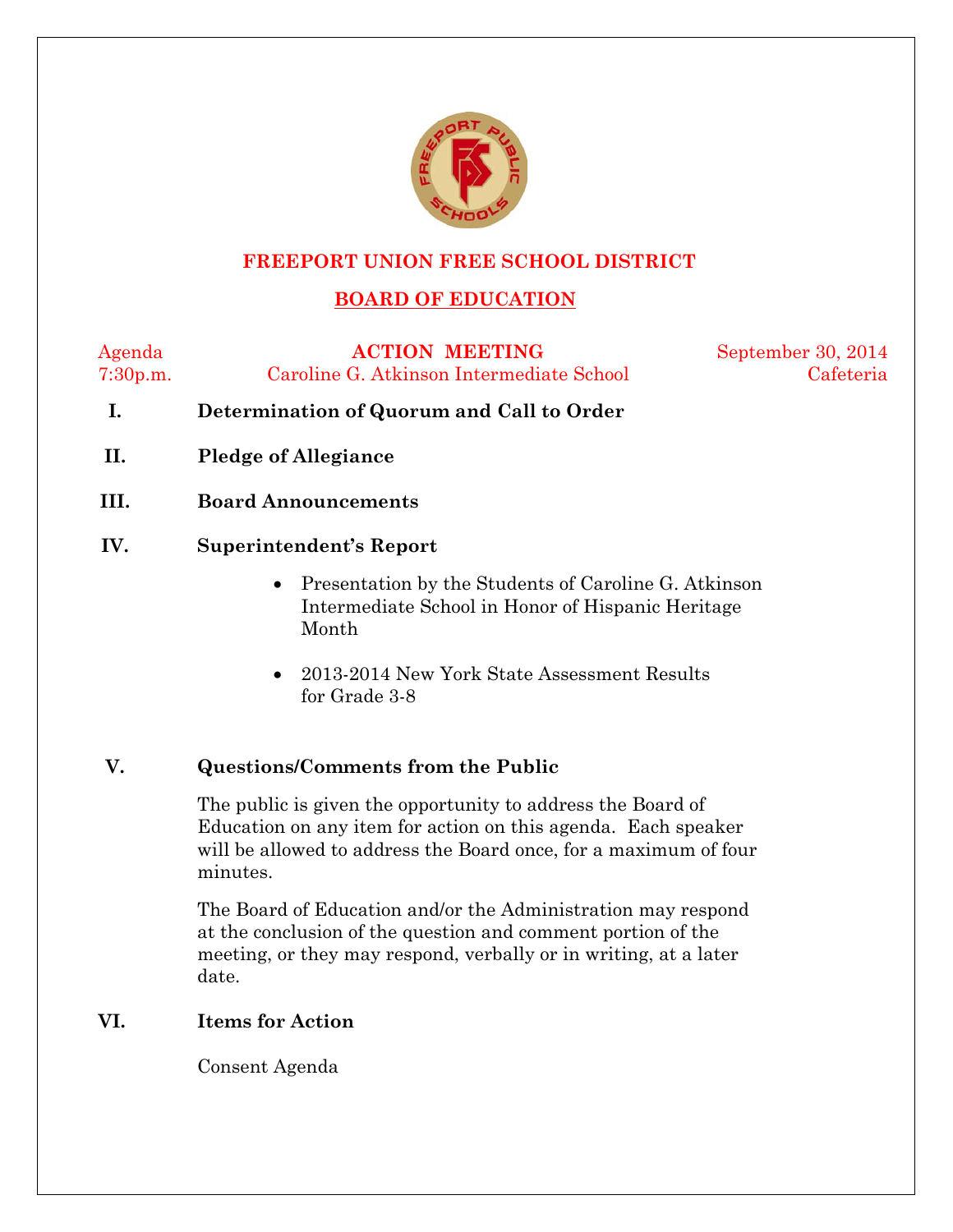#### **Consent Agenda Items:**

**BE IT RESOLVED that the Board of Education of the Freeport Union Free School District hereby approves the following items; A; B 1, 2, 3, 4, 5.**

#### **Consent Approve**

| A. | Acceptance of the Minutes of the Board of Education | TAB <sub>1</sub> |
|----|-----------------------------------------------------|------------------|
|----|-----------------------------------------------------|------------------|

#### **B. Personnel Actions**

| 1. Leave of Absence                                  | TAB <sub>2</sub> |
|------------------------------------------------------|------------------|
| 2. Resignation                                       | TAB <sub>3</sub> |
| 3. Change of Status                                  | TAB <sub>4</sub> |
| 4. Appointment of Instructional Staff – Probationary | TAB <sub>5</sub> |
| 5. Appointment of Instructional Staff – Temporary    | TAB 6            |

#### **VII. Other Items for Action**

|       | A. | <b>Education</b>                                     |                  |  |  |  |
|-------|----|------------------------------------------------------|------------------|--|--|--|
|       |    | 1. Approval of Consultants                           | TAB <sub>7</sub> |  |  |  |
|       |    | 2. Approval of Student Travel - Nashville            | TAB 8            |  |  |  |
|       |    | 3. Approval of Student Travel – Rochester            | TAB <sub>9</sub> |  |  |  |
|       |    | 4. Approval of Student Travel – Touring SUNY Schools | <b>TAB 10</b>    |  |  |  |
|       | В. | Finance                                              |                  |  |  |  |
|       |    | 1. Approval of Budget Transfers                      | <b>TAB 11</b>    |  |  |  |
|       | C. | <b>Other Reports to the Board</b>                    | <b>TAB 12</b>    |  |  |  |
|       |    | 1. Budget Transfer Report                            |                  |  |  |  |
| VIII. |    | Questions/Comments from the Public on Other Topics   |                  |  |  |  |
|       |    |                                                      |                  |  |  |  |

At this time, the public is given the opportunity to address the Board of Education on any topic. Each speaker will be allowed to address the Board once, for a maximum of **four** minutes.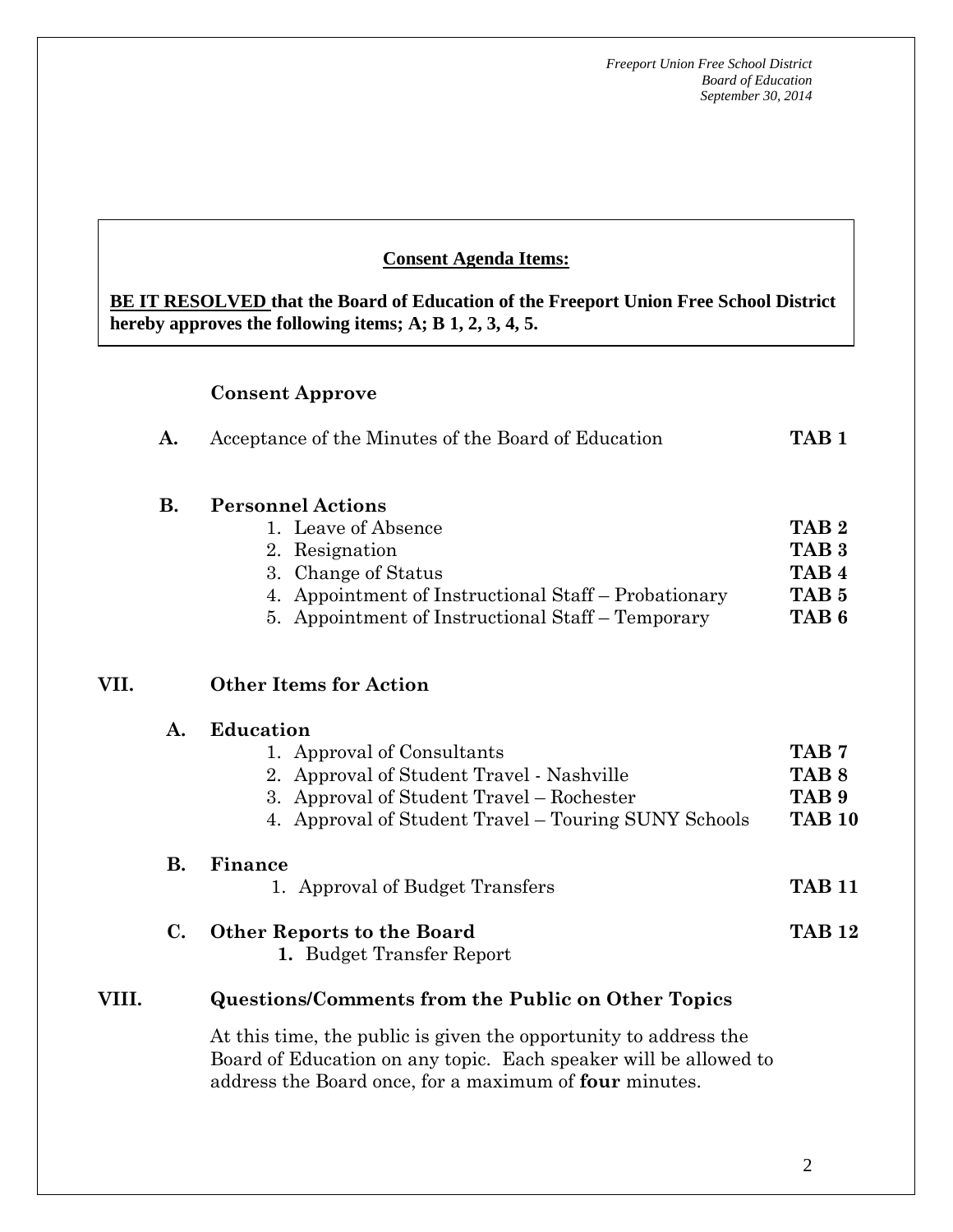The Board of Education and/or the Administration may respond at the conclusion of the question and comment portion of the meeting, or they may respond, in writing, at a later date.

- **IX. Board Comments**
- **X. Superintendent Comments**
- **XI. Adjournment**

#### **Next Meeting**

**XII.**

The next proposed meeting of the Board of Education will be held on October 15, 2014 at Caroline G. Atkinson School. All meetings begin at 7:30 p.m. unless otherwise noted.

Register to vote: Monday through Friday between 8:30 a.m. and 3:30 p.m. at the Administration Building, 235 N. Ocean Avenue.

**Visit our website at [www.freeportschools.org](http://www.freeportschools.org/)**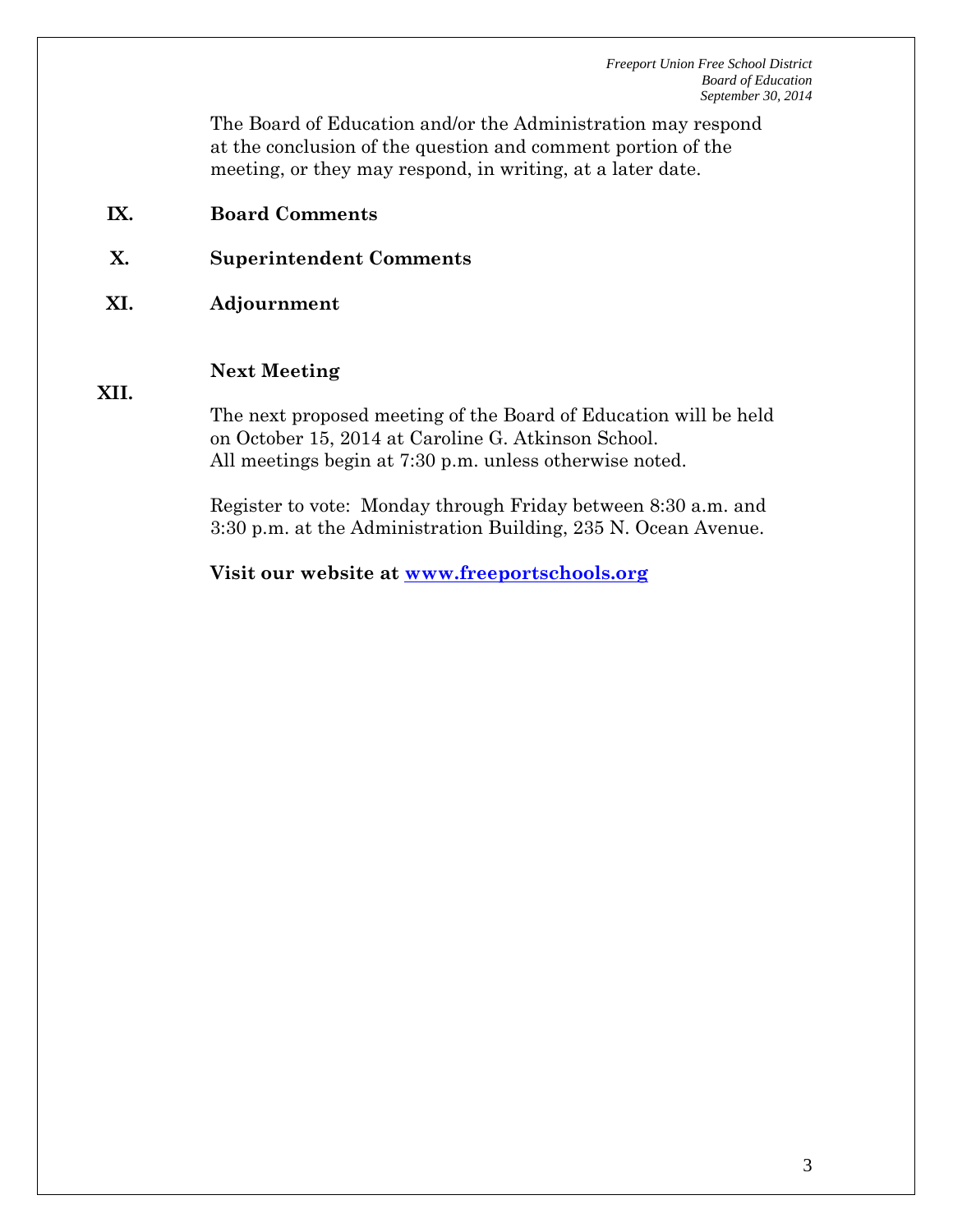# **Consent Agenda Items:**

**BE IT RESOLVED,** that the Board of Education of the Freeport Union Free School District hereby approves the following items; A; B 1, 2, 3, 4, 5.

### **BACK UP MATERIAL FOR CONSENT AGENDA ACTION ITEMS IN TABS 1-6**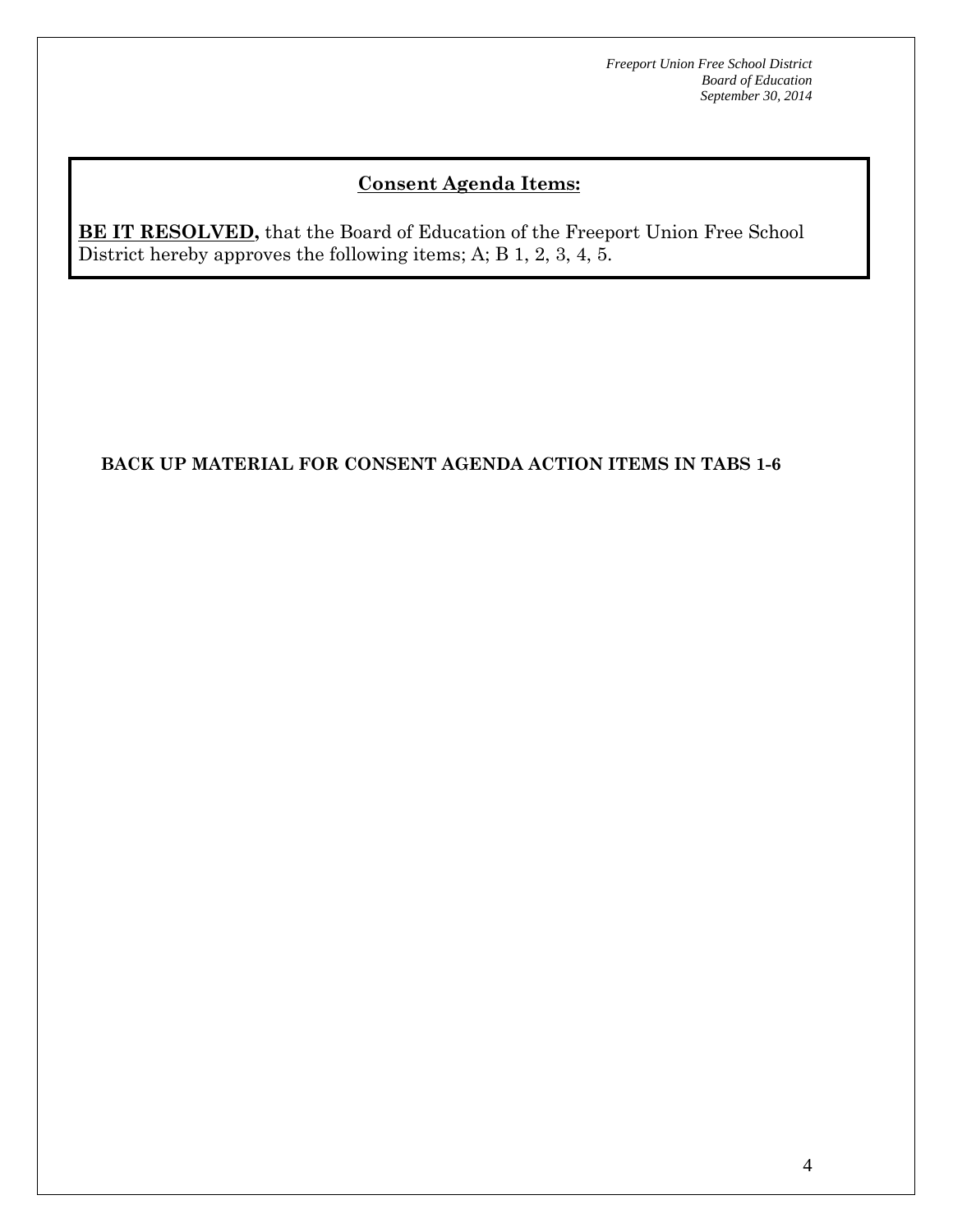**Acceptance of the Minutes**

**BE IT RESOLVED** that the Board of Education of the Freeport Union Free School District hereby accepts the minutes of the following meetings as written:

August 27, 2014; September 10, 2014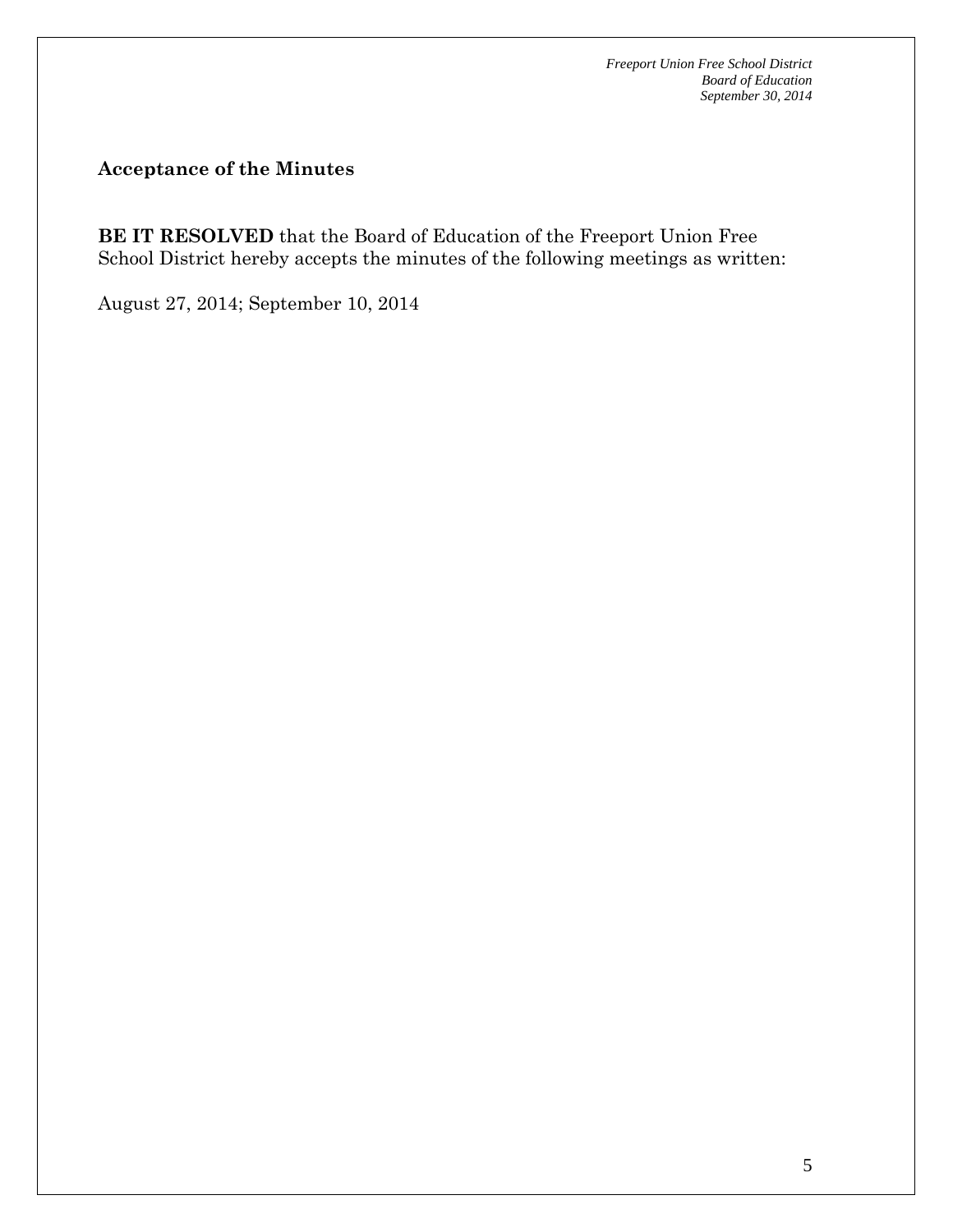### **Personnel**

#### **Leave of Absence**

**BE IT RESOLVED**, that the Board of Education of the Freeport Union Free School District hereby grants a request for leave of absence as listed below:

- 1. **Linda Gooden,** Security Aide, effective September 1, 2014 through October 6, 2014, for health reasons.
- 2. **Gregory Carter,** Custodian, effective September 16, 2014 through November 30, 2014, for health reasons.
- 3. **Sila Giorgio,** Special Education Teacher, effective September 22, 2014 through November 2, 2014, for health reasons and FMLA.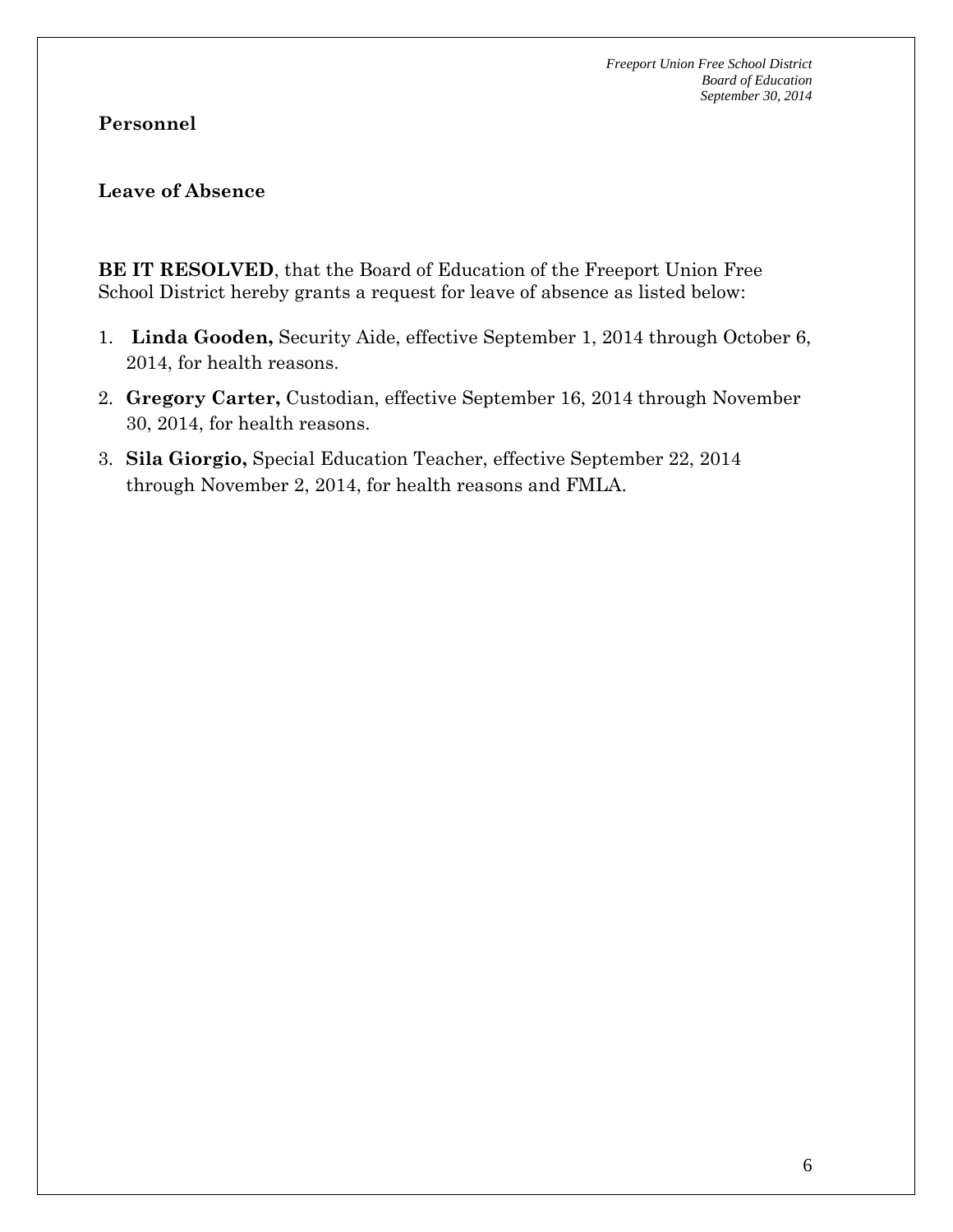## **Personnel**

### **Resignation of Staff**

**BE IT RESOLVED**, that the Board of Education of the Freeport Union Free School District hereby accepts the letter(s) of resignation from the following staff member(s) as listed below:

- **1. Anabel Lopez**, full-time Teaching Assistant, effective September 12, 2014, to accept another position in the District.
- **2. Beverly Harper-Lewis,** full-time Teaching Assistant, effective September 19, 2014, for personal reasons.
- **3. Donna Riso,** Typist-Clerk-12 Month, effective September 19, 2014, for personal reasons.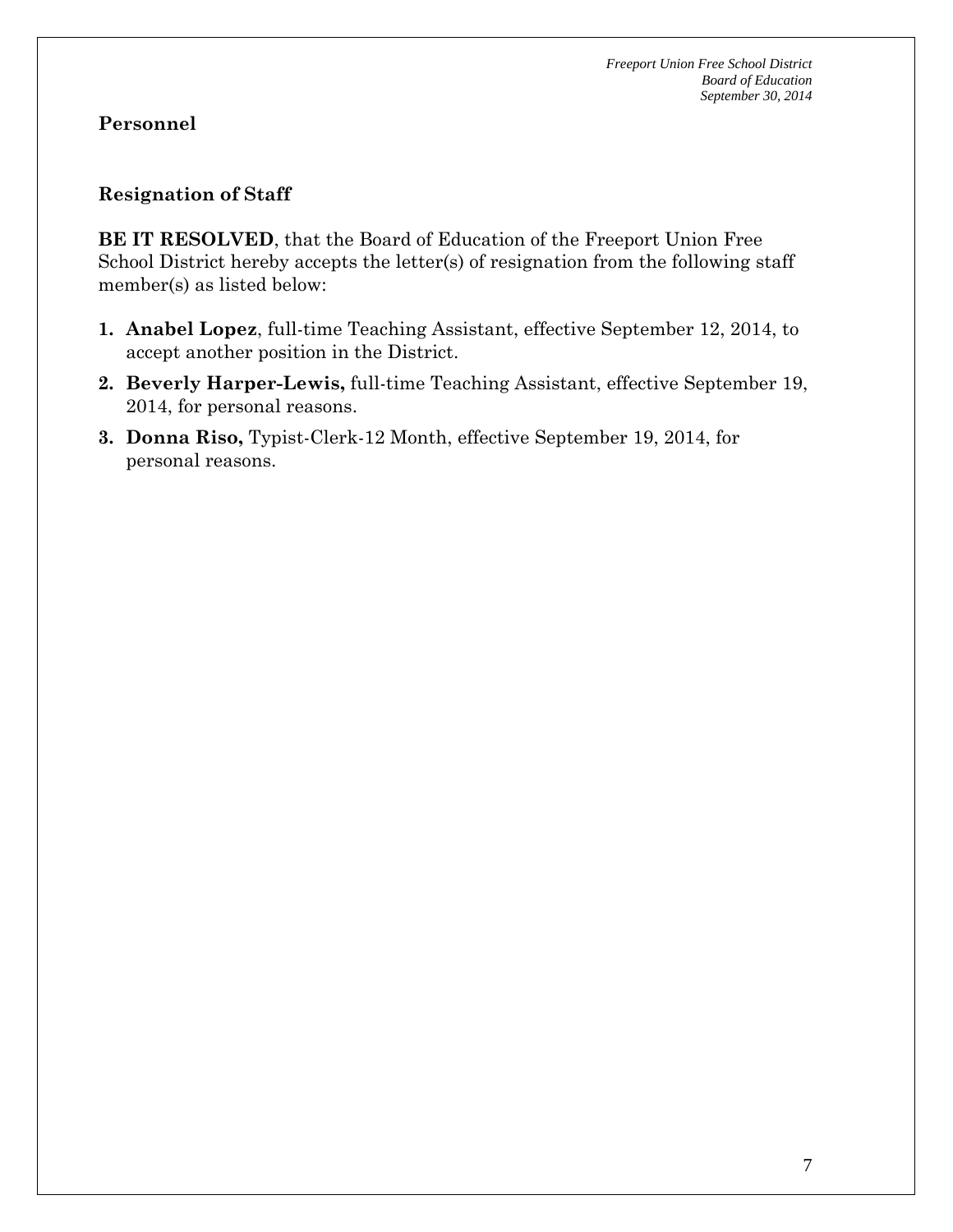### **Personnel**

#### **Change of Status**

**BE IT RESOLVED,** that the Board of Education of the Freeport Union Free School District hereby approves the following change of status as listed below:

**1. Julie Quezada,** part-time Teaching Assistant effective September 15, 2014, change of status to full-time Teaching Assistant with anticipated tenure on September 15, 2017, annual salary \$19,870. Assignment: Giblyn.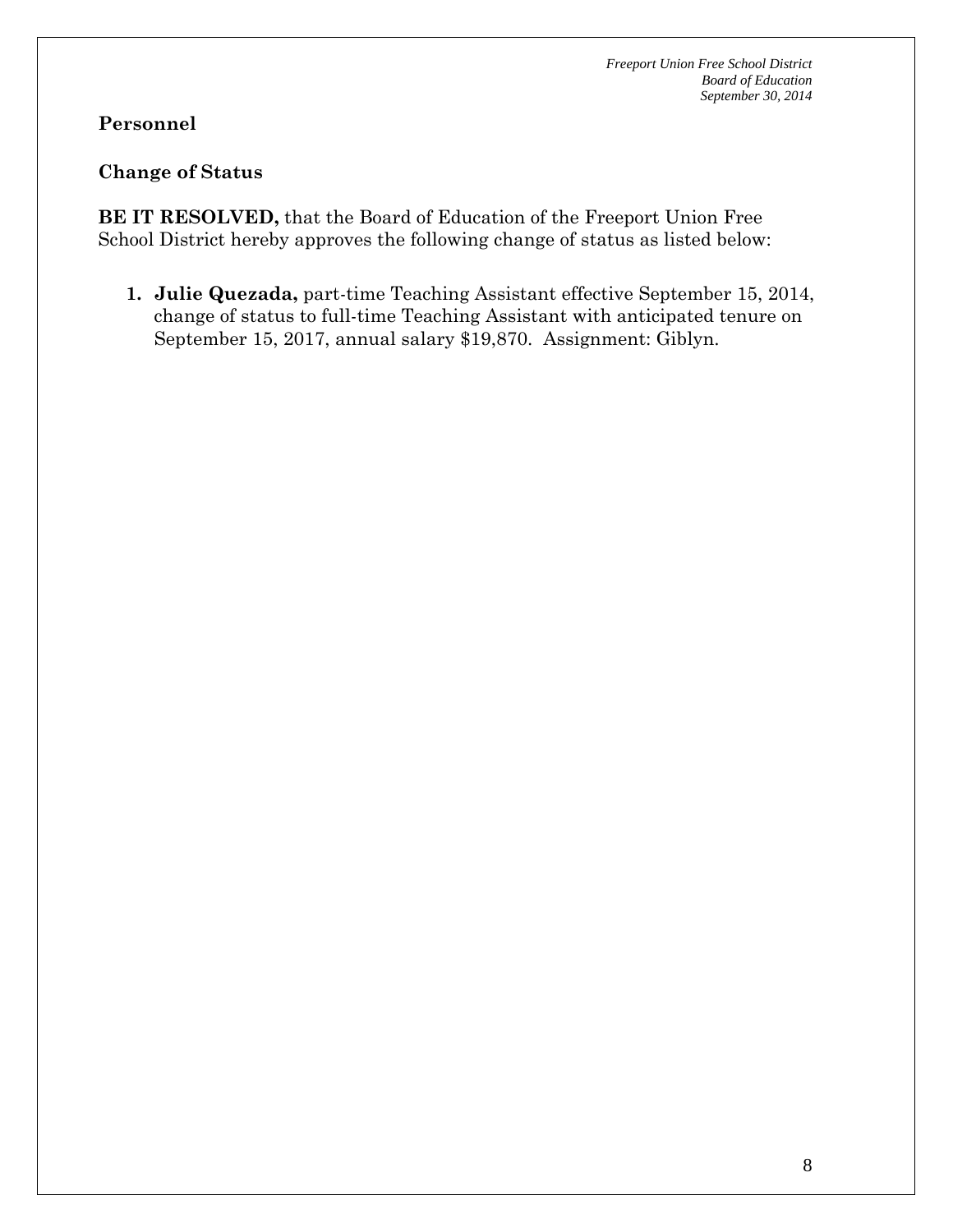## **Personnel**

### **Appointment of Instructional Staff - Probationary**

**BE IT RESOLVED**, that the Board of Education of the Freeport Union Free School District, upon the recommendation of the Superintendent, hereby appoints the individuals listed in the Appointment of Staff Report- Probationary, in accordance with the rules of the Board of Regents. These individuals shall possess appropriate certification allowing them to serve as teachers in the public schools of New York.

- **1. Erika Ehrlich**, full-time Teaching Assistant (replacing F. Brown, retired), a probationary appointment effective September 17, 2014 with an anticipated tenure date of September 17, 2017. Compensation will be according to the FTAA Contract at \$19,713. Assignment: Archer.
- **2. Jaime Iacono,** full-time Teaching Assistant (replacing A. Lopez, resigned), a probationary appointment effective September 17, 2014 with an anticipated tenure date of September 17, 2017. Compensation will be according to the FTAA Contract at \$16,713. Assignment: Giblyn.
- **3. Nicole Lesniak,** English Teacher, (replacing A. Kane, retired) a probationary appointment effective September 18, 2014 with an anticipated tenure date of September 18, 2017. Compensation will be on step 1-2A of the U5D Schedule at \$63,776. Assignment: FHS.
- **4. Matthew Wynn,** full-time Teaching Assistant (replacing E. Cassella, transferred), a probationary appointment effective September 19, 2014 with an anticipated tenure date of September 19, 2017. Compensation will be according to the FTAA Contract at \$19,713. Assignment: Atkinson.
- **5. John Bradshaw,** full-time Teaching Assistant (replacing B. Harper-Lewis, resigned), a probationary appointment effective September 22, 2014 with an anticipated tenure date of September 22, 2017. Compensation will be according to the FTAA Contract at \$19,713. Assignment: FHS.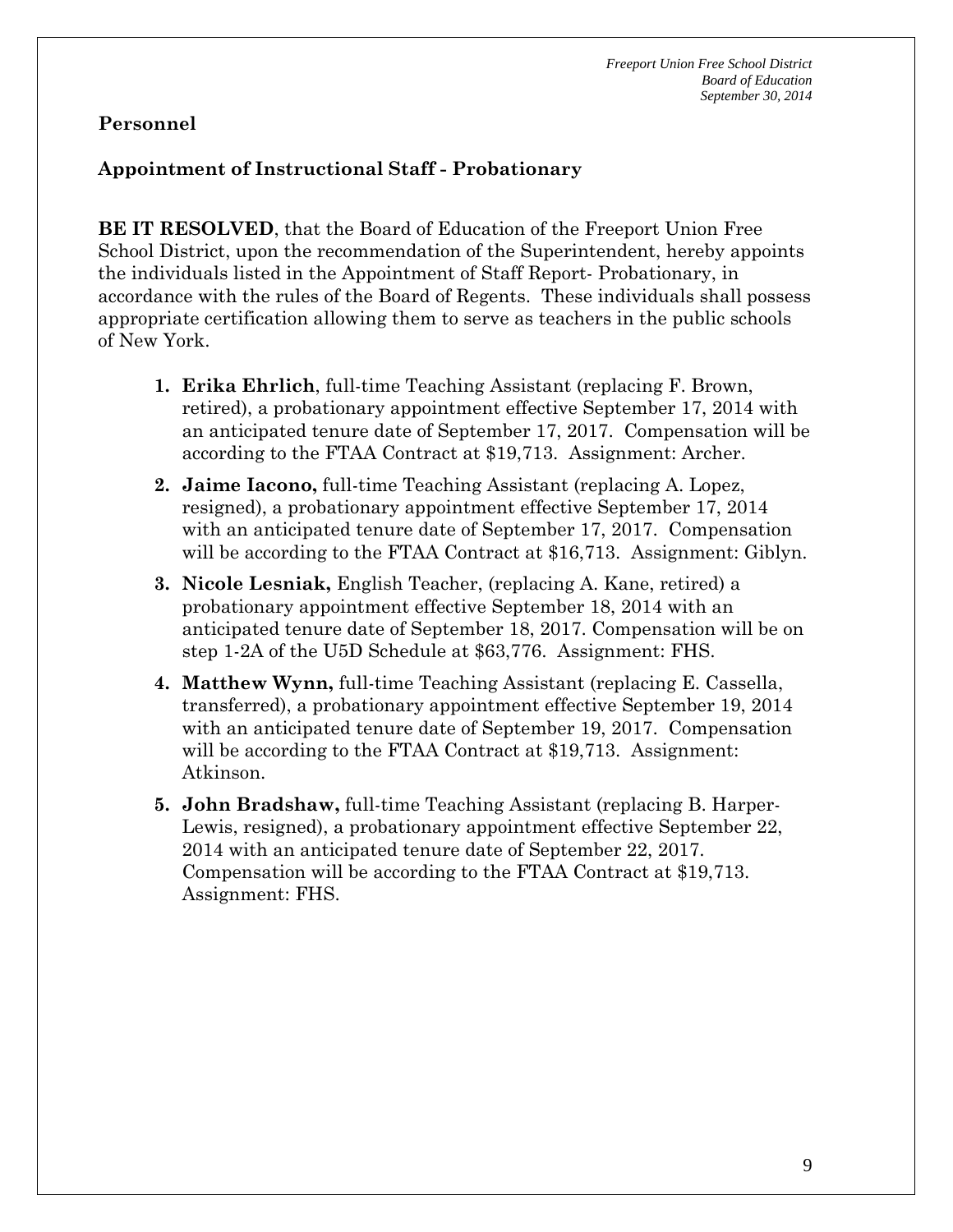### **Personnel**

### **Appointment of Instructional Staff - Temporary**

**BE IT RESOLVED**, that the Board of Education of the Freeport Union Free School District, upon the recommendation of the Superintendent, hereby appoints the individuals listed in the Appointment of Staff Report - Temporary, in accordance with the rules of the Board of Regents. These individuals shall possess appropriate certification allowing them to serve as teachers in the public schools of New York.

- 1. **Ann Seeley**, part-time Teaching Assistant, effective September 10, 2014. Compensation will be according to the FTAA Contract at \$12,550. Assignment: Bayview.
- 2. **Anabel Lopez**, Permanent Substitute, a temporary appointment effective September 15, 2014 through June 26, 2015. Compensation for this will be at the Substitute Pay Rate of \$125 per day. Assignment: Giblyn.
- 3. **Diane Munoz**, Permanent Substitute, a temporary appointment effective September 15, 2014 through June 26, 2015. Compensation for this will be at the Substitute Pay Rate of \$125 per day. Assignment: Giblyn.
- 4. **Elizabeth Testa**, full-time Teaching Assistant, a temporary appointment effective September 30, 2014 through August 31, 2015. Compensation for this will be according to the FTAA Contract at \$19,713. Assignment: Bayview/New Visions.
- 5. **Josefina Lora,** part-time Teaching Assistant, effective September 29, 2014. Compensation will be according to the FTAA Contract at \$12,550. Assignment: New Visions.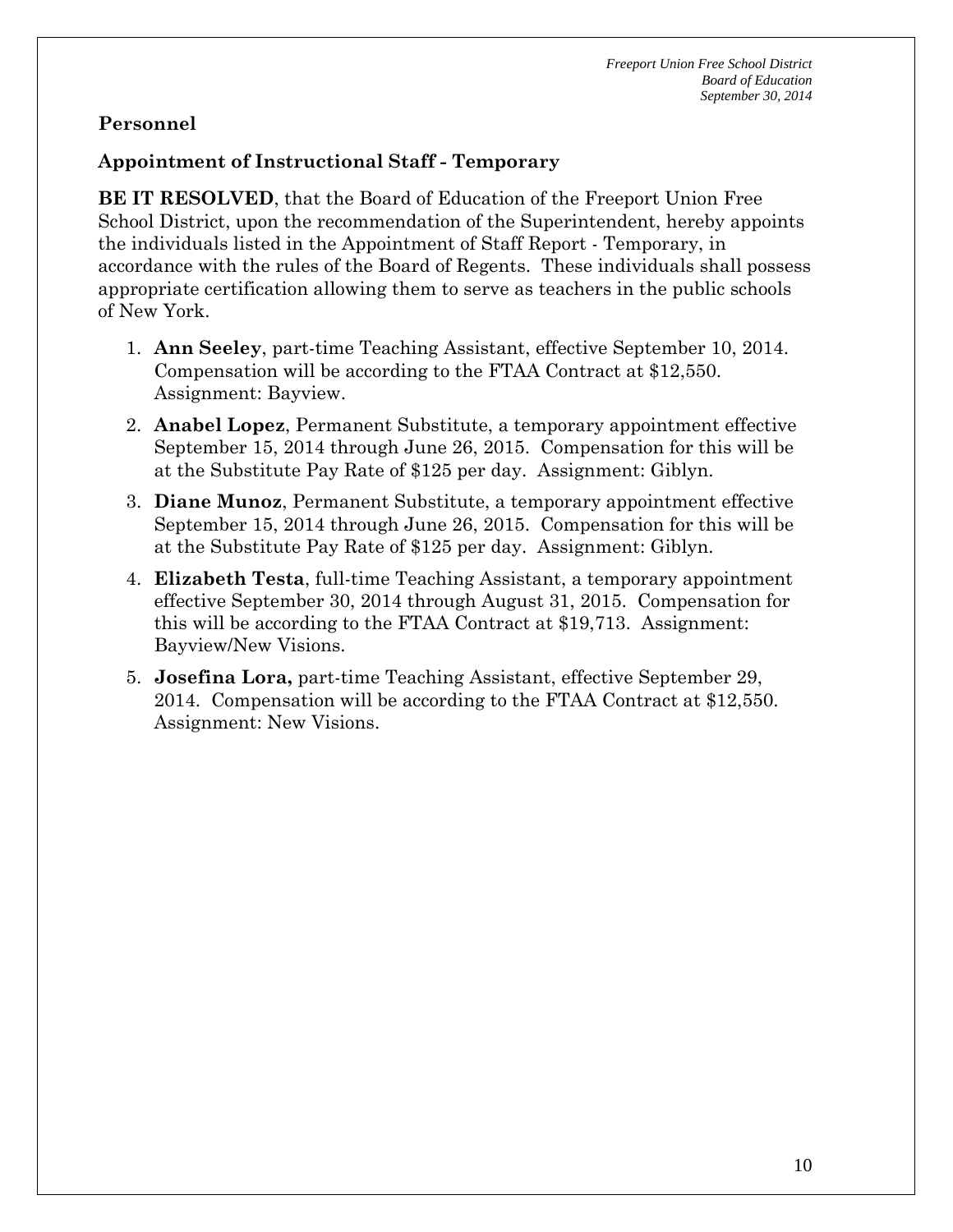### **Approval of Consultants**

**BE IT RESOLVED,** that the Board of Education of the Freeport Union Free School District hereby approves the agreements between the following consultants and the Freeport Union Free School District, as per the following list for; and

**BE IT FURTHER RESOLVED**, that the Board of Education authorizes the Superintendent (or his designee) to execute said agreements on its behalf.

| Consultant                      | <b>Schools</b>                                | <b>Services Provided</b>                                                                                                                                                                      | Total<br>Cost | Funding<br><b>Source</b>                                       |
|---------------------------------|-----------------------------------------------|-----------------------------------------------------------------------------------------------------------------------------------------------------------------------------------------------|---------------|----------------------------------------------------------------|
| Joanne<br>Lufrano               | District-<br>wide                             | Up to 33 days of CCLS math<br>instructional<br>practice/formative assessment<br>development.                                                                                                  | \$9900        | <b>STLE 3</b>                                                  |
| Lauren<br>Talty                 | District-<br>wide                             | Assistant PEP Director to<br>carry out and accomplish tasks<br>needed to meet all objectives of<br>grant for the duration of the<br>school year.                                              | \$31,050      | Carol White<br>PEP grant                                       |
| Hofstra<br>University<br>Museum | <b>New</b><br>Visions<br>Grade 3              | In-school sessions with two<br>museum educators exploring<br>cultural artifacts, and creating<br>objects for a school exhibit<br>inspired by their visit to the<br>Hofstra University Museum. | \$8,000       | $21$ <sup>st</sup> Century<br>Community<br>Learning<br>Centers |
| Long Island<br>Traditions       | <b>New</b><br>Visions &<br>Bayview<br>Grade 4 | Teach students about cultural<br>traditions of families in<br>Freeport, immersing them in<br>maritime culture.                                                                                | \$5,000       | $21st$ Century<br>Community<br>Learning<br>Centers<br>Grant    |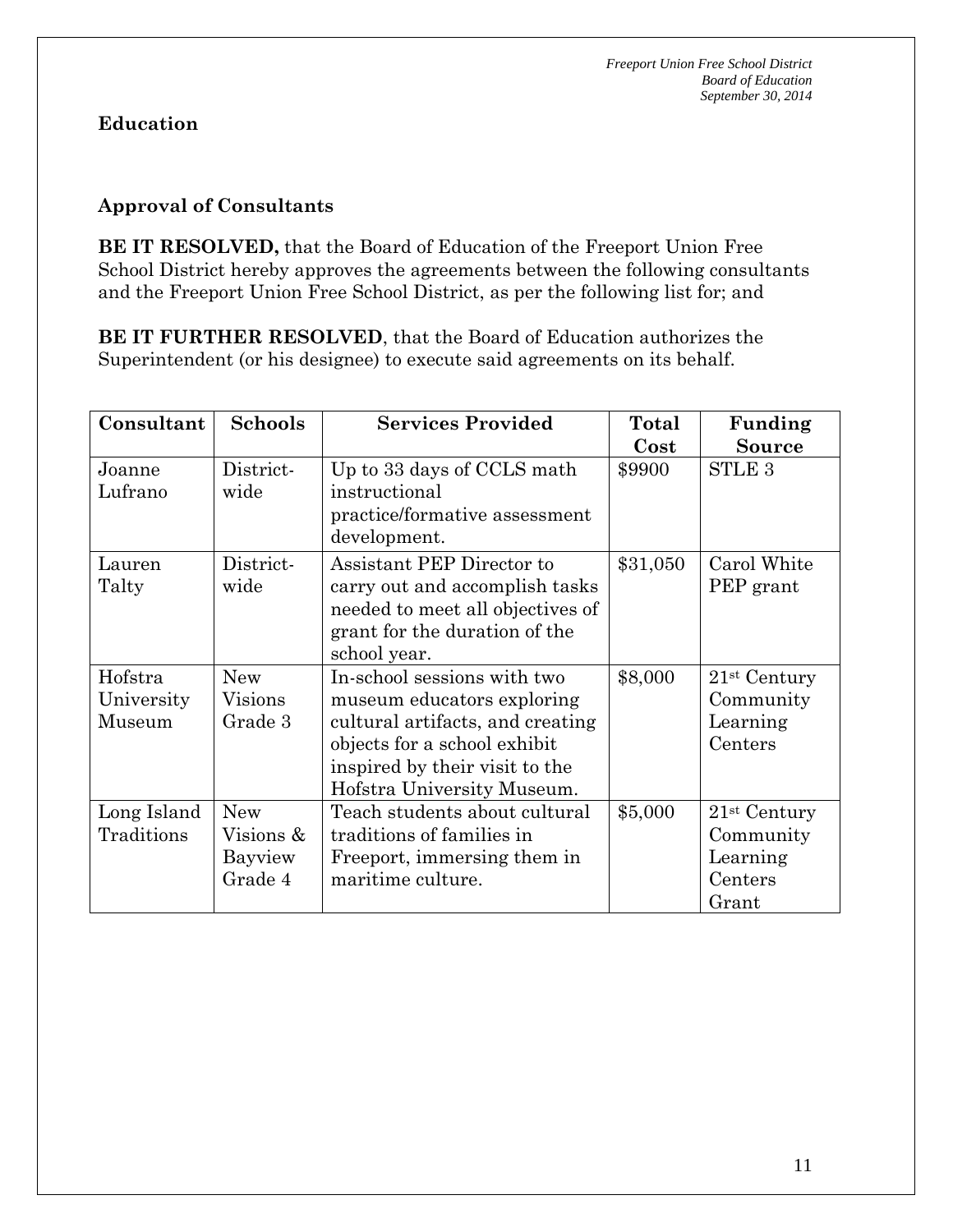# **Approval of Student Travel – Nashville**

**BE IT RESOLVED,** that the Board of Education of the Freeport Union Free School District hereby authorizes Freeport High School to conduct a field trip to Nashville, TN for a certain member of the Select Chorale who has been chosen based upon perfect NYSSMA scores, outstanding character, and school citizenship.

**BE IT FURTHER RESOLVED**, that said authorization is subject to availability of chaperones and to Freeport High School's compliance with all insurance, health, safety and financial guidelines as indicated in the Administration Procedures.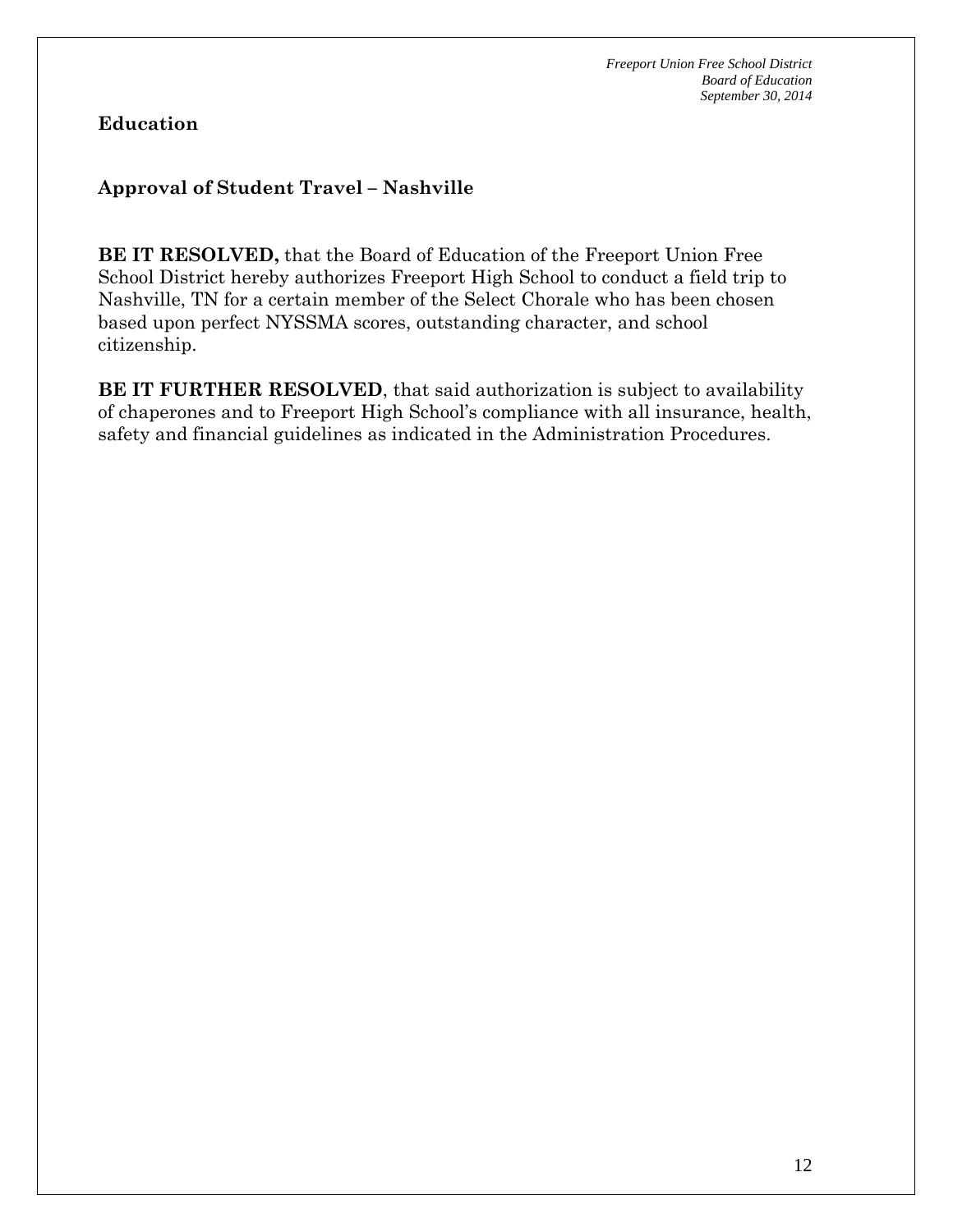### **Approval of Student Travel to Rochester, NY**

**BE IT RESOLVED,** that the Board of Education of the Freeport Union Free School District hereby authorizes Freeport High School to conduct a field trip to Rochester, NY for certain members of the Select Chorale who have been chosen, based upon NYSSMA auditions, to participate in the NYSSMA All-State Conference Festival.

**BE IT FURTHER RESOLVED**, that said authorization is subject to availability of chaperones and to Freeport High School's compliance with all insurance, health, safety and financial guidelines as indicated in the Administration Procedures.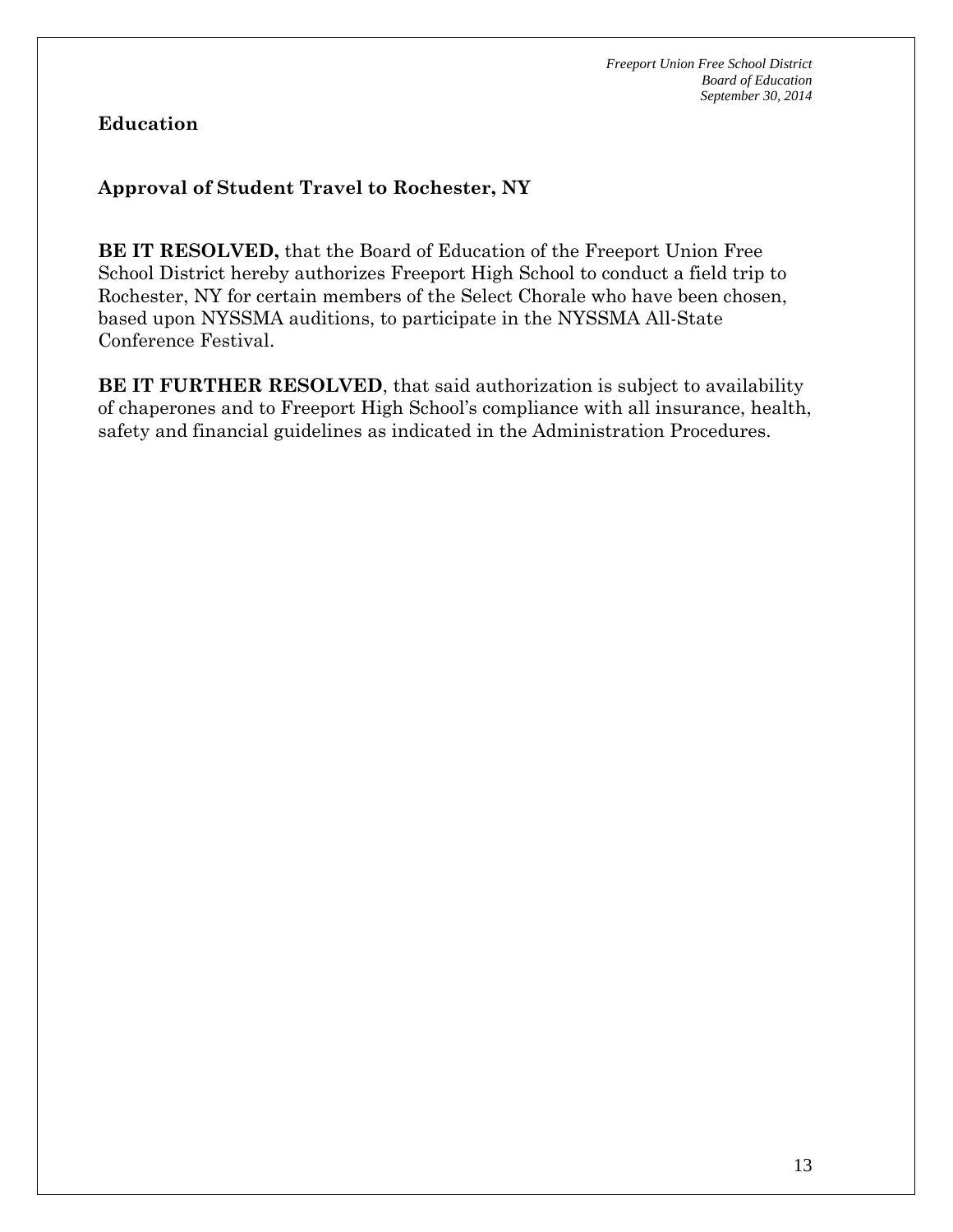### **Approval of Student Travel to Tour SUNY and Other Colleges and Universities.**

**BE IT RESOLVED,** that the Board of Education of the Freeport Union Free School District hereby authorizes the Freeport High School to conduct a field trip to SUNY campuses in Binghamton, NY, Buffalo, NY, Cortland, NY, and Purchase, NY. The tour will also visit Buffalo State College and the College of St. Rose in Albany, NY. The trip is planned for November 4 through November 6, 2014 for the purpose of providing an informational college tour for students.

**BE IT FURTHER RESOLVED**, that said authorization is subject to availability of chaperones and to Freeport High School's compliance with all insurance, health, safety and financial guidelines as indicated in the Administration Procedures.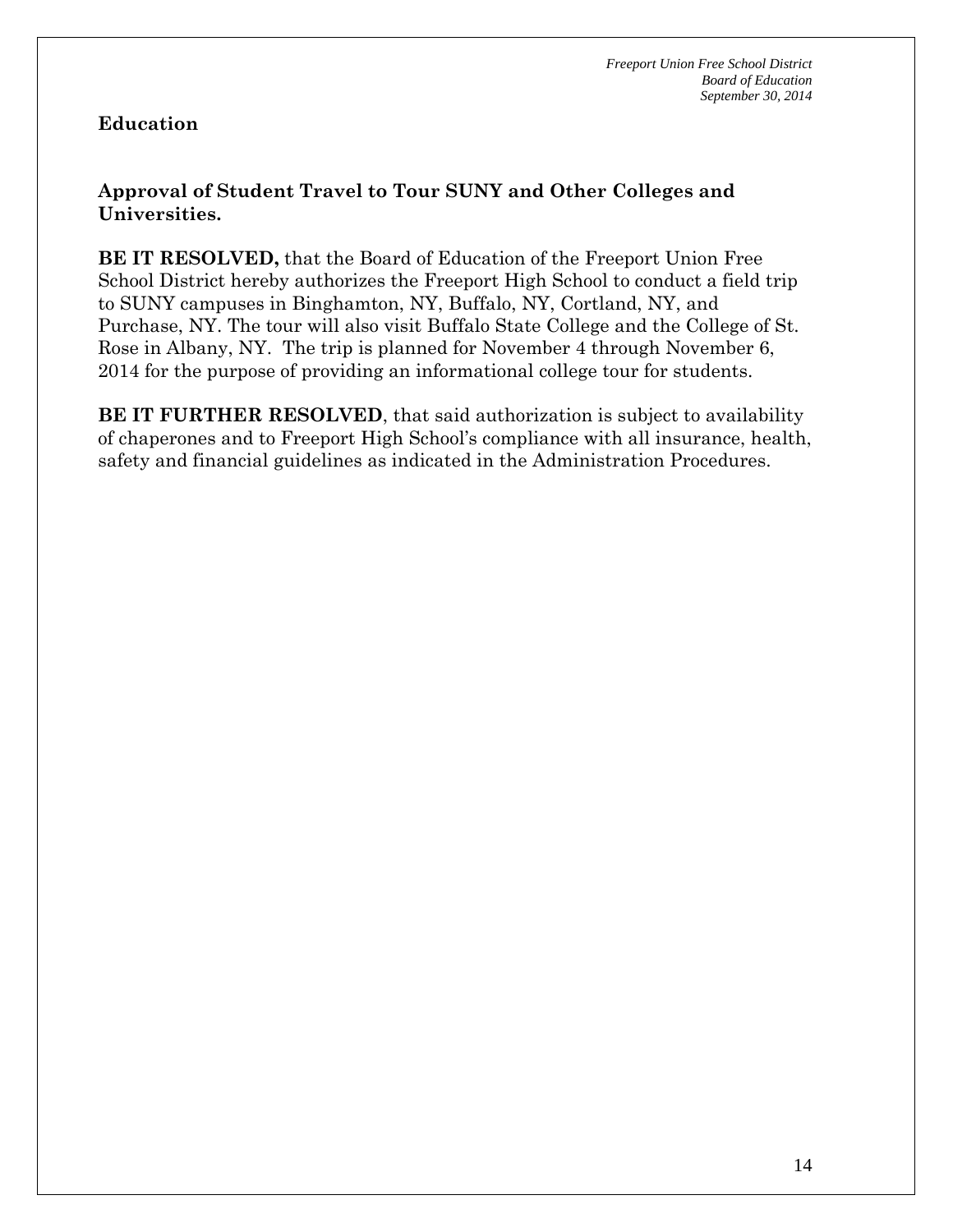**Finance**

# **Approval of Budget Transfers-General Fund-September, 2014**

**BE IT RESOLVED**, that the Board of Education of the Freeport Union Free School District here by approves the attached Budget Transfer within the General Fund for September, 2014.